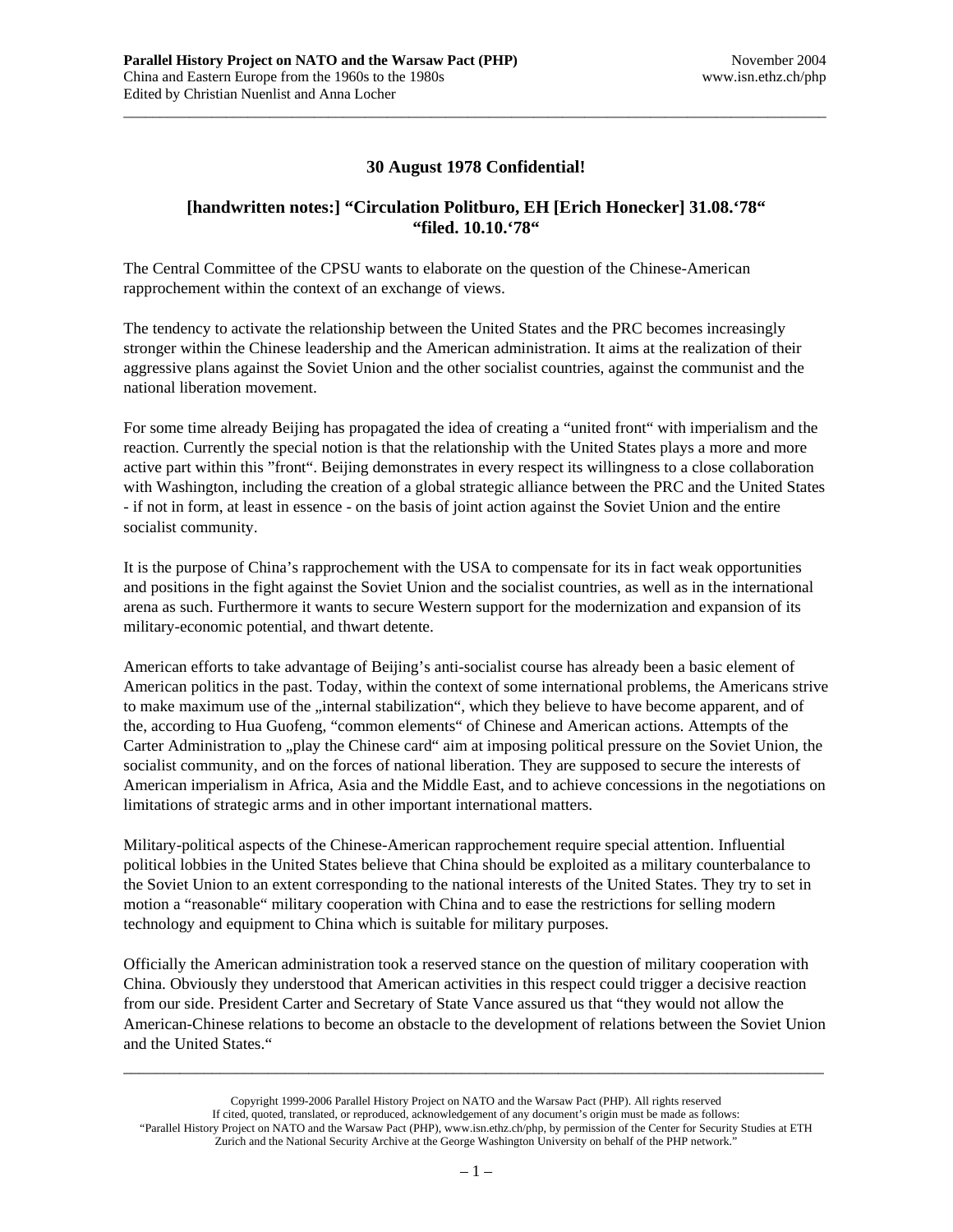The United States, however, started in fact to sell modern equipment from the so-called "grey area" to China, this means equipment which could be used for either civil or military purposes.

\_\_\_\_\_\_\_\_\_\_\_\_\_\_\_\_\_\_\_\_\_\_\_\_\_\_\_\_\_\_\_\_\_\_\_\_\_\_\_\_\_\_\_\_\_\_\_\_\_\_\_\_\_\_\_\_\_\_\_\_\_\_\_\_\_\_\_\_\_\_\_\_\_\_\_\_\_\_\_\_\_\_\_\_\_\_\_\_\_\_\_\_\_\_\_\_

Washington basically encouraged its allies to supply military technology, and in some cases even military equipment, to Beijing. At the Paris plenary meeting of the Western European Union, the NATO allies of the United States -the members of the WEU- have tried to pass a recommendation to sell arms to China. As a result of the diplomatic demarche of the USSR, and the pressure of progressive Western European public opinion, this recommendation was turned down. However, the plenary assembly voted for increased "economical and technological cooperation with China". The trade agreement between the PR China and the EEC offers China the opportunity of access to military equipment and strategical material from NATO. The expansion of China's military potential with the help of imperialist countries poses an ever increasing threat to the socialist countries and to peace in the world considering Beijing's doctrine of the "inevitability of a new World War".

In an article for the occasion of the anniversary of the People's Liberation Army, the Chinese Minister of Defense and Member of the Politburo of the CC of the CCP, Xu Xiangquian, called "war" a "normal phenomenon" and claimed that "the Third World War could start any day". He called for "action from the position of revolutionary forces" and promised support to all those who "fight" against world socialism "with determination". Hua Guofeng bluntly declared that the rise of China's military power would be the "safest guarantee for the victory" of the so-called "truly revolutionary forces of the world".

Certain anti-Soviet commonalities between the leadership in Beijing and representatives of the administration in Washington were confirmed in May this year by talks between Chinese leaders and the National Security Adviser of the American president, Z. Brzezinski. Brzezinski stressed the American interest in a "strong China", as well as the intention to come to a full normalization of American-Chinese relations. Deng Xiaoping, on his part, talked about the accordance of the strategic interests of the PR of China and the United States and mentioned the Chinese interest in acquiring American arms. Actually they hatched a plot in Beijing which led to a stage of political decay of the Chinese leadership - a stage of direct joint venture between Chinese social-chauvinists and American imperialists in the fight against socialism and peace.

A full normalization of Chinese-American relations is currently obstructed by the unresolved question of Taiwan. According to information available, however, Carter has decided to achieve full normalization by the end of this year, or early next year, if China agrees to certain concessions. The United States told China that there are three conditions for the settling of the Taiwan problem:

- The United States will continue to trade with Taiwan and will also further support Taiwan, including providing military aid after the normalization of relations with the PR of China;

- The United States will establish a so-called "bureau" in Taiwan instead of an embassy;

- Beijing "indicates" that it would refrain from any aggression towards Taiwan.

American government officials are confident that China can agree to the first two conditions. With regard to the renunciation of force, the Americans would be satisfied, according to their own words, with a one-sided declaration by Beijing, rendered in a form acceptable to the Chinese.

According to American assessments, China is more interested in mutual rapprochement than the United States. Washington considers such Chinese actions as the provocations against Vietnam, the reckless

Copyright 1999-2006 Parallel History Project on NATO and the Warsaw Pact (PHP). All rights reserved If cited, quoted, translated, or reproduced, acknowledgement of any document's origin must be made as follows: "Parallel History Project on NATO and the Warsaw Pact (PHP), www.isn.ethz.ch/php, by permission of the Center for Security Studies at ETH Zurich and the National Security Archive at the George Washington University on behalf of the PHP network."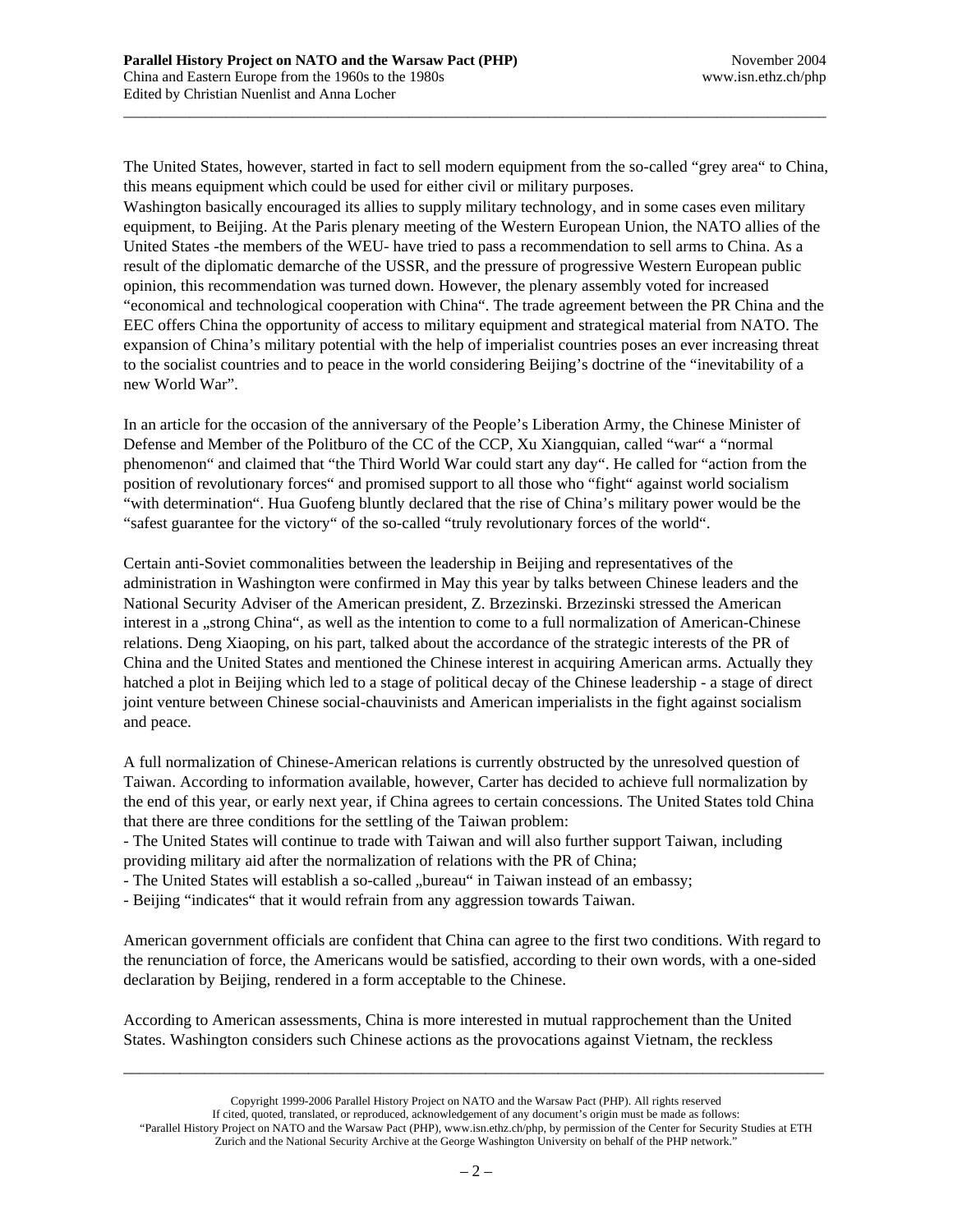outbursts against the politics of Cuba, Huang Hua's trip to Zaire, the military support for Mobuto, and the support for Sadat's maneuvers of surrender, as indications for China having the correct understanding of what is expected.

\_\_\_\_\_\_\_\_\_\_\_\_\_\_\_\_\_\_\_\_\_\_\_\_\_\_\_\_\_\_\_\_\_\_\_\_\_\_\_\_\_\_\_\_\_\_\_\_\_\_\_\_\_\_\_\_\_\_\_\_\_\_\_\_\_\_\_\_\_\_\_\_\_\_\_\_\_\_\_\_\_\_\_\_\_\_\_\_\_\_\_\_\_\_\_\_

Although Brzezinski's trip revealed some disagreements in points of view and some contradictions, which have to be taken advantage of in the interest of peace and socialism, it still demonstrated that Washington and Beijing continue to look for ways to turn their "parallel interests" into practical policy and start to coordinate their activities in various regions of the world. Therefore, on the eve of resuming peace and friendship treaty negotiations between China and Japan, both, the Chinese and the Americans, exerted pressure on the Japanese so they would agree to a "hegemonial clause" against Vietnam and the Soviet Union in the text of the treaty.

The United States and the PR of China actually already maintain a certain division of labor: The Americans are more active in Europe, the Middle East and Africa, while the Chinese are more engaged in Southeast Asia. But their efforts follow the same direction - against socialism, against progressive change, against detente.

The bloc formation between Beijing and Washington is directed against the vital interests of the countries of the socialist community. In their own respective ways, both, Beijing and Washington, use the same tactics of the so-called "differentiating approach" which aims to undermine the unity of the socialist community, to sow mistrust and provoke disagreement between socialist countries.

The Soviet Union is convinced that the attempt by Washington and Beijing to put pressure on the USSR and other countries of the socialist community will not succeed. We told Washington that Soviet-American relations will suffer, if the United States exploits and develops relations with China, especially in military areas, to the disadvantage of the USSR and their allies. The Soviet Union will continue to expose and thwart any attempt of Chinese-American rapprochement being used against individual socialist countries, against peace and against the security of peoples.

International détente corresponds with the basic interests of people in all the countries in the world, is supported by them, and opposes the alliance between Beijing and imperialism. The struggle for détente by the Soviet Union, the other socialist countries, and all progressive forces has led to positive changes in the world. This process will be even more successful, the more the progressive forces are opposing the dangerous, peace-threatening activities of the PR of China and the United States.

The intended Chinese-American alliance is not capable to undermine the unanimity and unity of the socialist countries. However, it would be wrong to ignore these attempts. It takes activity, coordination and determination in our joint actions.

The plot of the leadership in Beijing with imperialism is against the very own interests of the Chinese people. Therefore it will inevitably lead to clashes between the Communist Party of China and Chinese society.

Beijing's alliance with imperialist forces has deep internal contradictions. To the extent the plot becomes more intense, Beijing's striving for hegemony will collide with the interests of the imperialist forces. Not

Copyright 1999-2006 Parallel History Project on NATO and the Warsaw Pact (PHP). All rights reserved If cited, quoted, translated, or reproduced, acknowledgement of any document's origin must be made as follows: "Parallel History Project on NATO and the Warsaw Pact (PHP), www.isn.ethz.ch/php, by permission of the Center for Security Studies at ETH Zurich and the National Security Archive at the George Washington University on behalf of the PHP network."